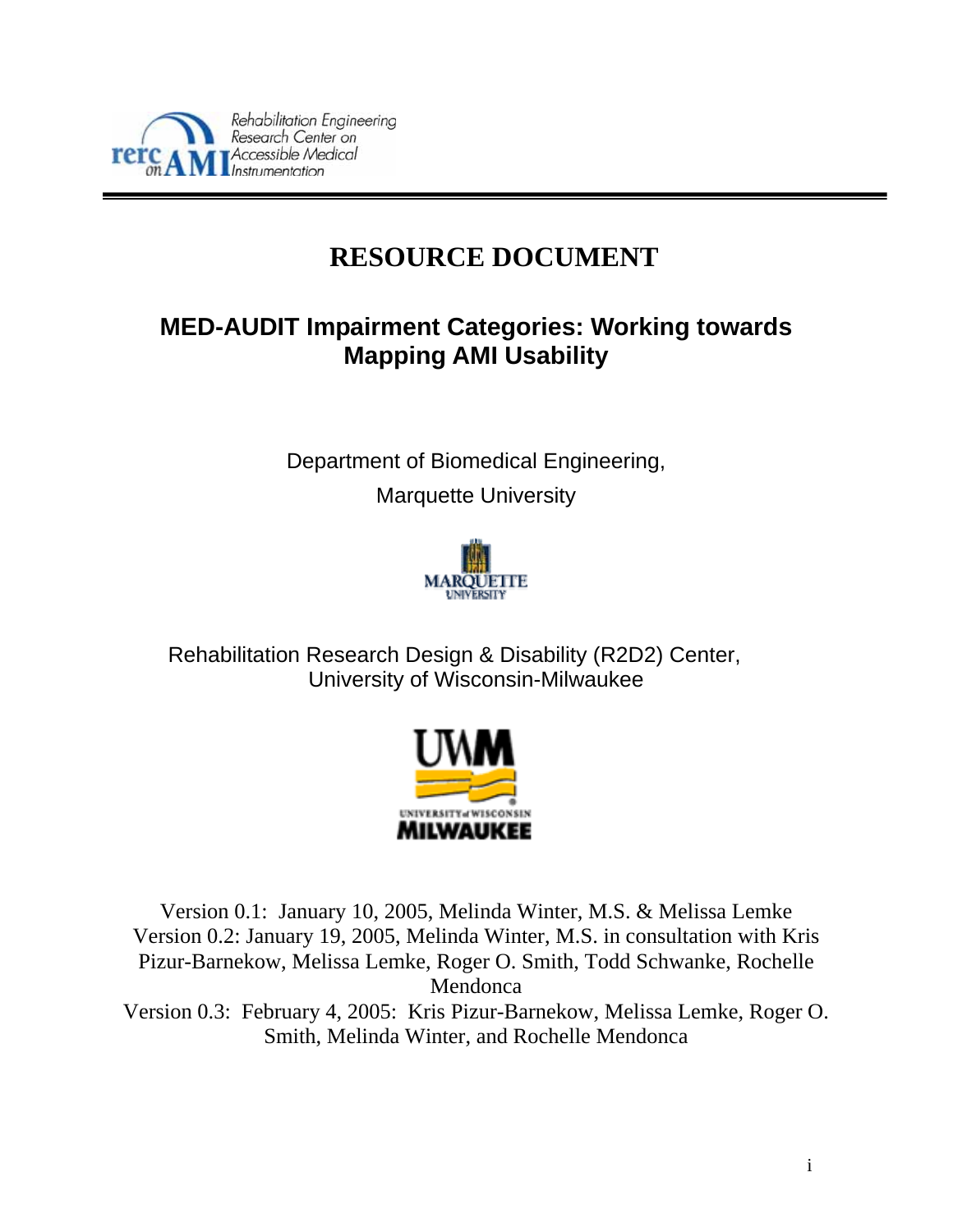# <span id="page-1-0"></span>**Table of Contents**

| Broad Categories, Small Number of Categories: Tend to be Mutually Exclusive3                                                                                                     |  |
|----------------------------------------------------------------------------------------------------------------------------------------------------------------------------------|--|
|                                                                                                                                                                                  |  |
| Narrowing Categories, Increased Number of Categories: With Specificity Comes a Tendency to<br>Reduce Mutual Exclusivity and Comprehensiveness; Tendency to Increase Inconsistent |  |
|                                                                                                                                                                                  |  |
|                                                                                                                                                                                  |  |
|                                                                                                                                                                                  |  |
|                                                                                                                                                                                  |  |
|                                                                                                                                                                                  |  |
| L. Allen, S., Rainwater, A., Newbold, A., Deacon, N., & Slatter, K. (2004) [2 groups of variables selected                                                                       |  |
|                                                                                                                                                                                  |  |
|                                                                                                                                                                                  |  |
|                                                                                                                                                                                  |  |
|                                                                                                                                                                                  |  |
|                                                                                                                                                                                  |  |
|                                                                                                                                                                                  |  |
|                                                                                                                                                                                  |  |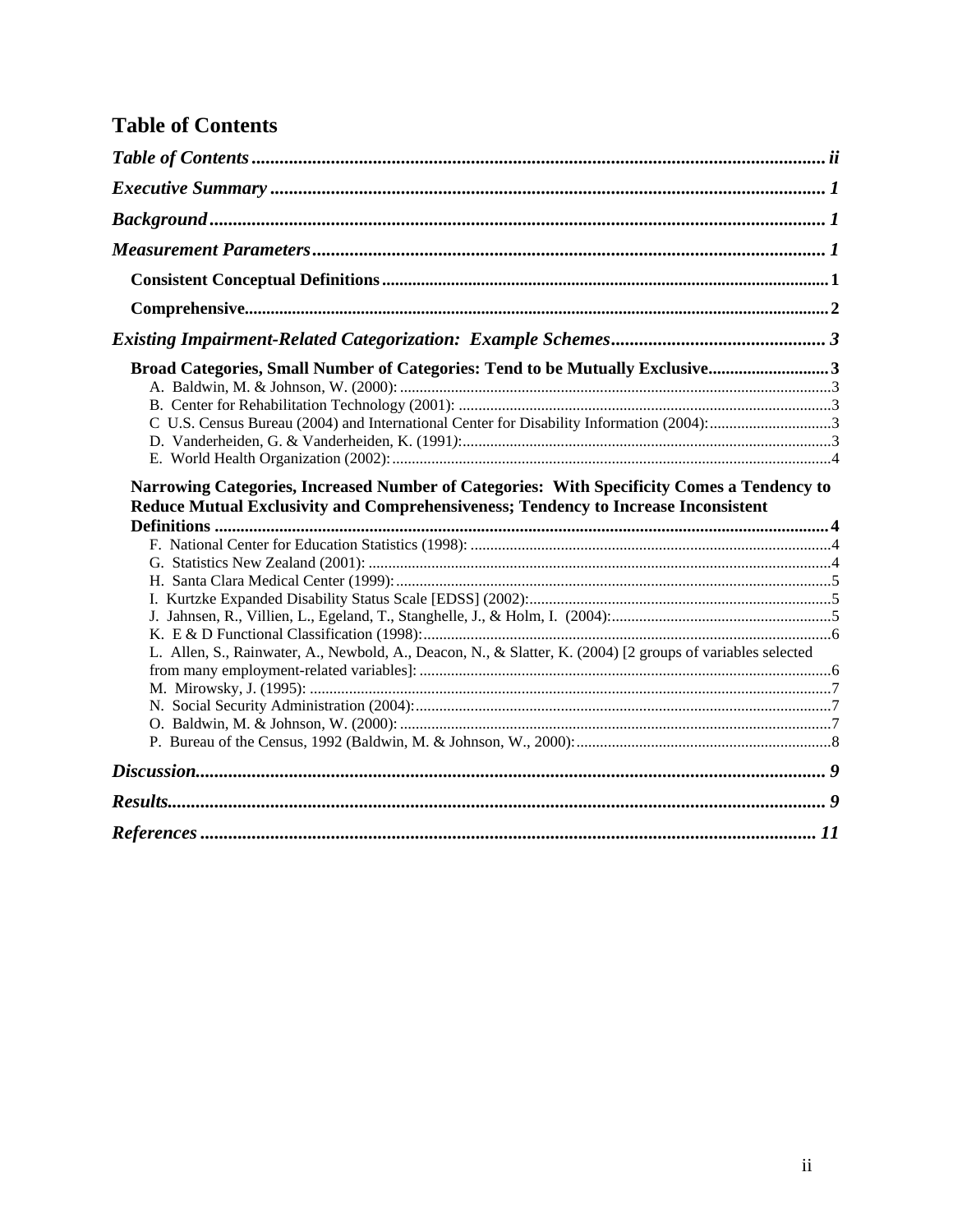# <span id="page-2-0"></span>**MED-AUDIT Impairment Categories: Working Towards Mapping AMI Usability**

## **Executive Summary**

Access to health care is often challenging, even prohibitive, to people with disabilities. A burgeoning elderly population is adding to this disserved public. Inaccessible medical instrumentation is a fundamental barrier to health care employees and consumers with disabilities. The Rehabilitation Engineering Research Center on Accessible Medical Instrumentation (RERC-AMI) is designing Medical Equipment and Device Accessibility and Universal Design Information Tool (MED-AUDIT) to assess the usability of medical instrumentation for people with disabilities. As part of this process, the measurement parameters of an impairment categorization scheme (consistent conceptual definitions, mutually exclusive, comprehensive) are discussed and will provide a dimension to MED-AUDIT. Examples of existing impairment-related categorization schemes, formed for a variety of purposes, are reviewed and the measurement parameters for the MED-AUDIT impairment categorization scheme are discussed. Finally, a tentative RERC-AMI MED-AUDIT impairment categorization scheme is presented.

# **Background**

According to the U.S. Department of Health and Human Services (July 2004), 205,825,000 people 18 years of age and older in the United States had found at least one of nine basic physical activities "very difficult" to perform or "can't do at all." This statistic reveals a challenge to the health care system; specifically designers, manufacturers, and consumers of medical instrumentation. Millions of people with some level of physical disability require usable medical instrumentation, both as employees and consumers. MED-AUDIT addresses this challenge by beginning with a list of specific impairment categories, matching those to tasks and medical device features, and finally analyzing the medical device usability for specific impairments.

# **Measurement Parameters**

The initial measurement parameters of the RERC-AMI MED-AUDIT impairment scheme are that the categories have consistent conceptual definitions, are mutually exclusive, and are comprehensive.

### **Consistent Conceptual Definitions**

The words 'disability,' 'impairment,' 'condition,' and 'functional limitation' are often used in literature and society as having equivalent meaning. For example, a person may have the condition of Muscular Dystrophy, resulting lower extremity impairment, the ensuing functional limitation of not being able to walk or stand for a substantial distance or length of time, and this person may be socially and politically considered as having a disability. A clear and distinct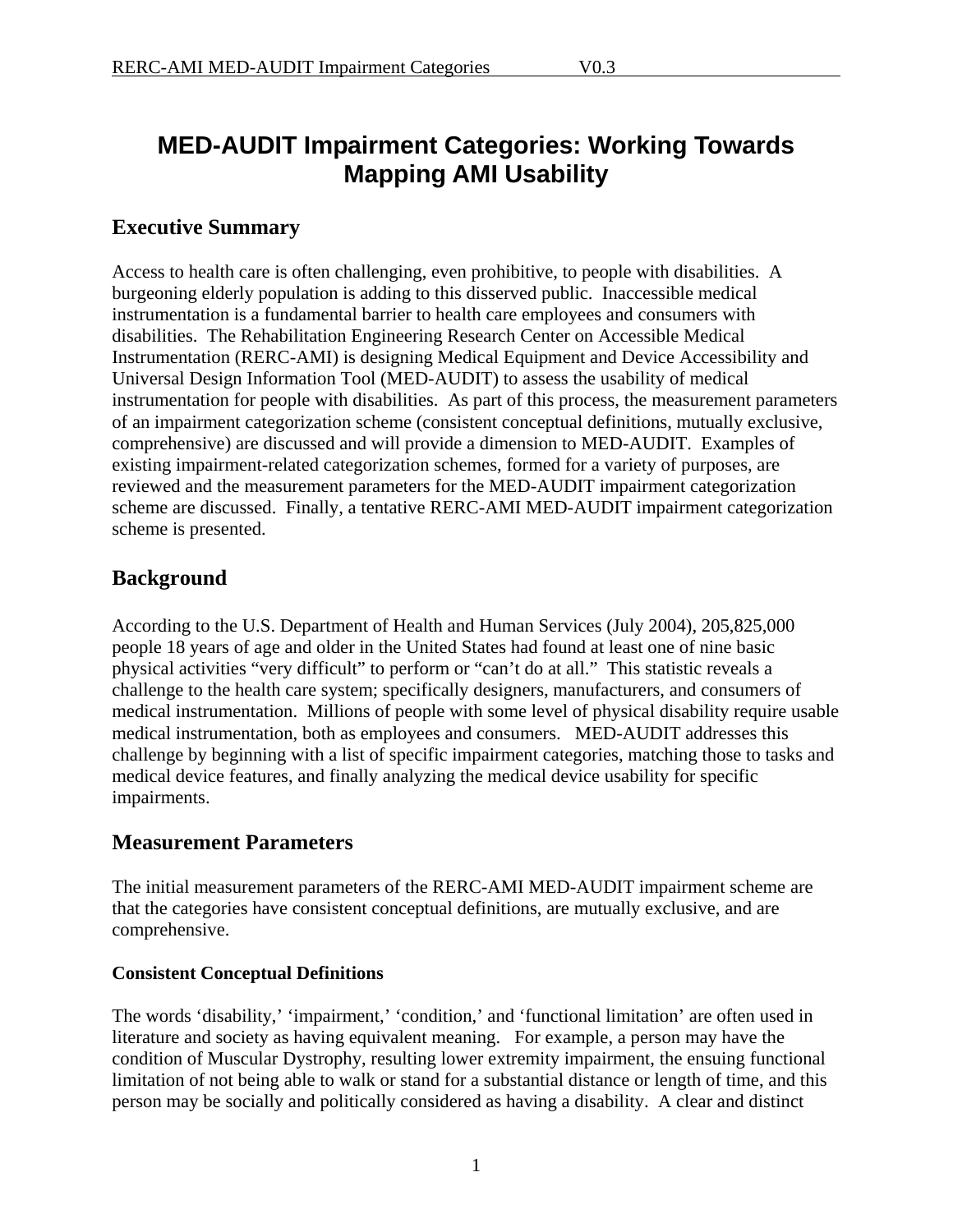<span id="page-3-0"></span>definition of 'impairment' is necessary for mapping impairments to tasks to medical instrumentation. Interchanging the conceptual definition of the category inhibits mutually exclusive categories (discussed further in the next section).

For the purposes of the RERC-AMI MED-AUDIT, the conceptual definition of 'impairment' is taken from the *1980 World Health Organization's International Classification of Impairments, Disability and Handicaps*

(Barbotte, E., Guillemin, F., Chau, N., & the Lorhandicap Group, 2001):

Any temporary or permanent loss or abnormality of a body structure or function, whether physiological or psychological. An impairment is a disturbance affecting functions that are essentially mental (memory, consciousness) or sensory, internal organs (heart, kidney), the head, the trunk, or the limbs.

To further refine the definition for the purpose of the RERC-AMI MED-AUDIT, the temporary or permanent loss or abnormality of a body structure or function must have the potential of impeding a task required to use medical instrumentation.

This clear definition of impairment, used consistently, increases the reliability and validity of the measurement tool by allowing a definitive classification for multiple users across time.

#### **Mutually Exclusive**

Mutually exclusive means that each impairment must have only one category. Table 1 illustrates categories that are and are not mutually exclusive.

| Mutually exclusive impairment categories | NOT mutually exclusive impairment categories |
|------------------------------------------|----------------------------------------------|
| Lower extremity impairment               | Lower extremity paralysis                    |
| Upper extremity impairment               | Cerebral palsy                               |
| Mental impairment                        | Paraplegia                                   |

Table 1: Mutually exclusive categories and not mutually exclusive categories

A person who has the impairment of not being able to move their legs can only be classified in one category in the mutually exclusive list: Lower extremity impairment. The same situation has the *possibility* of being classified in three categories from the list that is not mutually exclusive: Lower extremity paralysis, cerebral palsy, and paraplegia. Mutually exclusive categories increase the validity and reliability of a measurement tool by offering one classification option for multiple users over time.

### **Comprehensive**

Comprehensive means that the list of categories encompasses the vast majority of impairments that may inhibit the usability of medical instrumentation. Comprehensiveness increases the reliability and validity of the measurement tool by offering an impairment category to multiple users across time.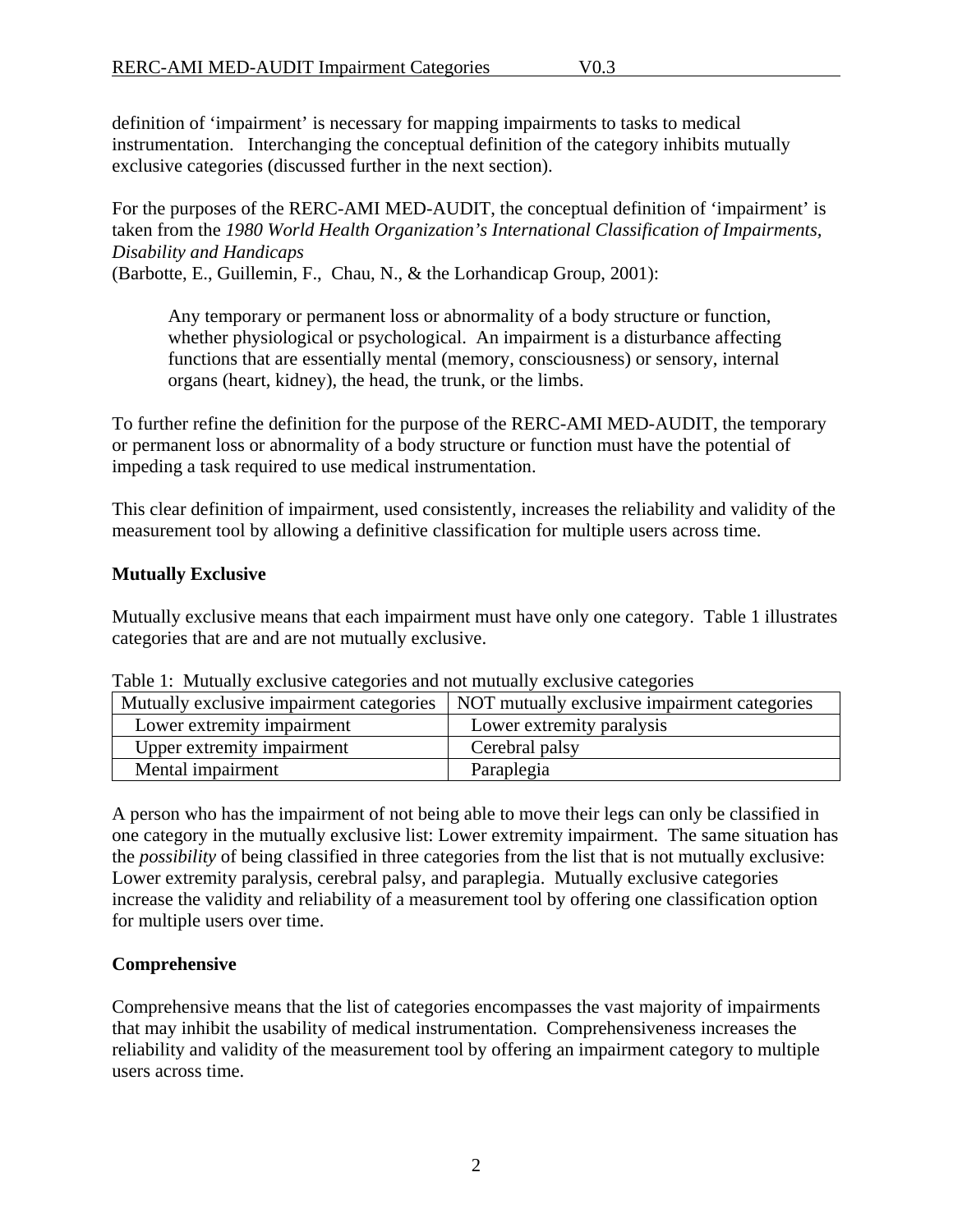# <span id="page-4-0"></span>**Existing Impairment-Related Categorization: Example Schemes**

The reviewed examples of impairment-related categorization schemes were developed for a variety of purposes. **The schemes are analyzed against the mold of an RERC-AMI MED-AUDIT purpose of measuring the usability of medical instrumentation for people with disabilities and the foregoing measurement parameters**.

#### **Broad Categories, Small Number of Categories: Tend to be Mutually Exclusive**

- A. Baldwin, M. & Johnson, W. (2000)[1](#page-4-1):
- 1. Mobility
- 2. Strength
- 3. Sensory

Strength: The categories are definitive and mutually exclusive.

Weaknesses: The categories are broad, such as 'mobility,' and the categories are not comprehensive (i.e., skin impairment does not have a category).

#### B. Center for Rehabilitation Technology (2001):

- 1. Vision
- 2. Hearing
- 3. Mobility
- 4. Cognitive

Strength: The categories are definitive and mutually exclusive.

Weaknesses: The categories are broad, such as 'mobility;' and categories are not comprehensive (i.e., skin impairment does not have a category).

C U.S. Census Bureau (2004) and International Center for Disability Information (2004):

- 1. Sensory
- 2. Physical
- 3. Mental
- 4. Self-Care
- 5. Going outside the home
- 6. Employment disability

Strength: The categories are comprehensive.

Weaknesses: The categories are not mutually exclusive, are broad, and the conceptual definition of the categories is not consistent (i.e., 'Physical' is a physical impairment and 'Self-Care' is an activity of daily living).

## D. Vanderheiden, G. & Vanderheiden, K. (1991*)* [2](#page-4-2) :

- 1. Visual impairments
- 2. Hearing impairments

 $\overline{a}$ 

3. Physical impairments

<sup>&</sup>lt;sup>1</sup> Functional limitations (factors) as defined by Baldwin, M. & Johnson, W. (2000).

<span id="page-4-2"></span><span id="page-4-1"></span><sup>&</sup>lt;sup>2</sup> Items in brackets are discussed as special cases and situations. The paper further discusses the functional limitations of the impairment categories.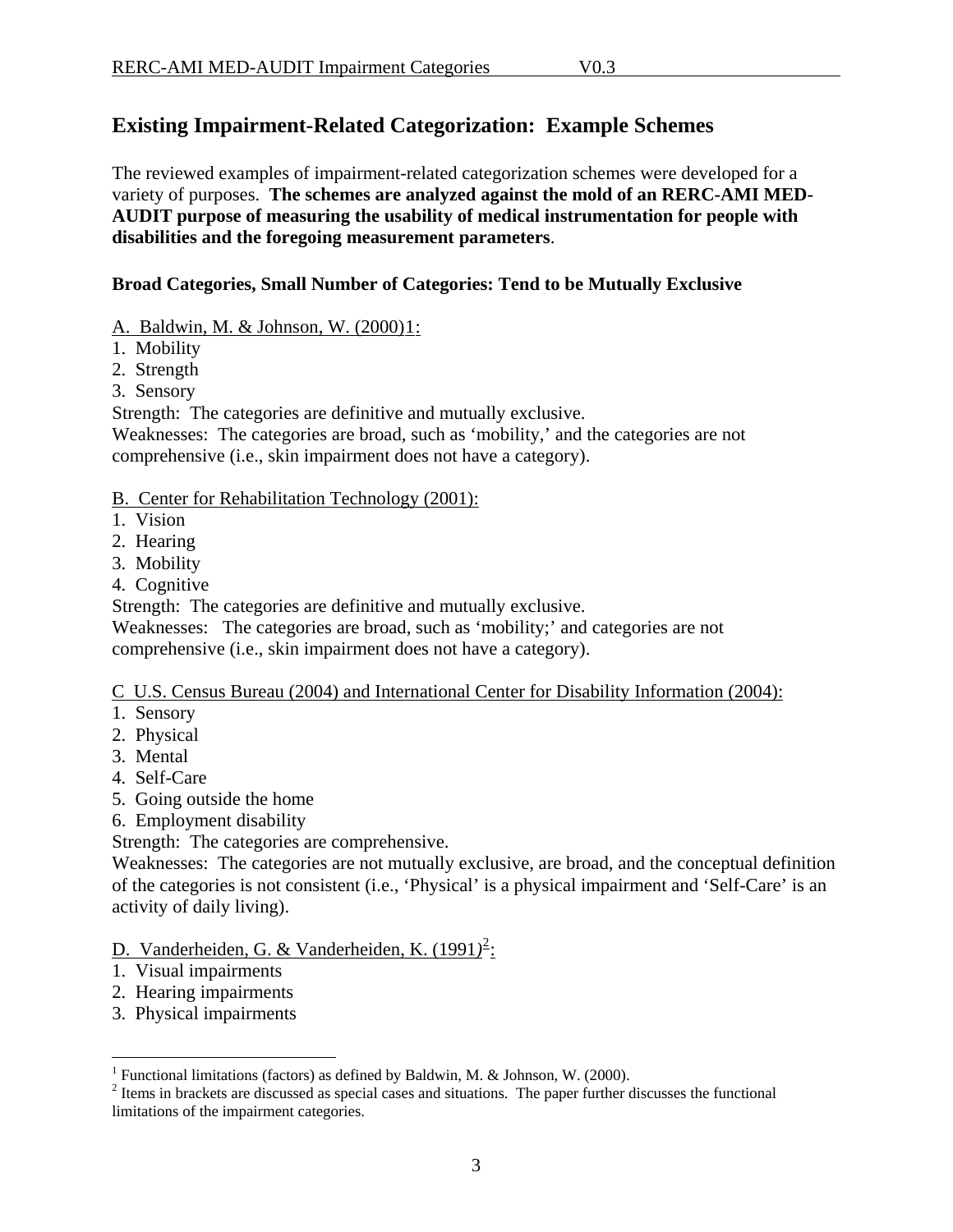#### <span id="page-5-0"></span>4. Cognitive/language impairments

- 5. [Seizure disorders]
- 6. [Multiple impairments]

Strengths:The categories are comprehensive. The categories are mutually exclusive if 'seizure disorders' and 'multiple impairments' are not considered categories.

Weaknesses: The categories are broad. The categories are not mutually exclusive if 'seizure disorders' and 'multiple impairments' are considered categories.

#### E. World Health Organization (2002):

- 1. Mental functions
- 2. Sensory functions and pain
- 3. Voice and speech functions
- 4. Functions of the cardiovascular, haematological, immunological and respiratory systems
- 5. Functions of the digestive, metabolic, endocrine systems
- 6. Genitouronary and reproductive functions
- 7. Neuromuscular and movement-related functions
- 8. Functions of the skin and related structures

Strength: The categories are mutually exclusive.

Weaknesses: 'Neuromuscular and movement-related functions' is a broad category.

'Genitouronary and reproductive functions' is not a pertinent category for categorizing a person's ability to use medical instrumentation.

#### **Narrowing Categories, Increased Number of Categories: With Specificity Comes a Tendency to Reduce Mutual Exclusivity and Comprehensiveness; Tendency to Increase Inconsistent Definitions**

- F. National Center for Education Statistics (1998):
- 1. Hearing impairment
- 2. Blind or visual impairment
- 3. Speech or language impairment
- 4. Mobility/Orthopedic impairment
- 5. Specific learning disability
- 6. Health impairment/problem
- 7. Mental illness/emotional disturbance
- 8. Other

Strengths: Categories are comprehensive due to 'other'

Weaknesses: Categories are not specific enough for items such as skin impairment; categories are not mutually exclusive (i.e., 'health impairment/problem' could encompass many of the other categories); categories are not comprehensive (i.e., 'cognitive' is not specified); some categories are broad, such as 'mobility;' and 'specific learning disability' is not defined adequately.

Overall, the conceptual definition of the categories is not consistent (i.e., 'hearing impairment' is an impairment and 'specific learning disability' is a disability).

- G. Statistics New Zealand (2001):
- 1. Hearing
- 2. Seeing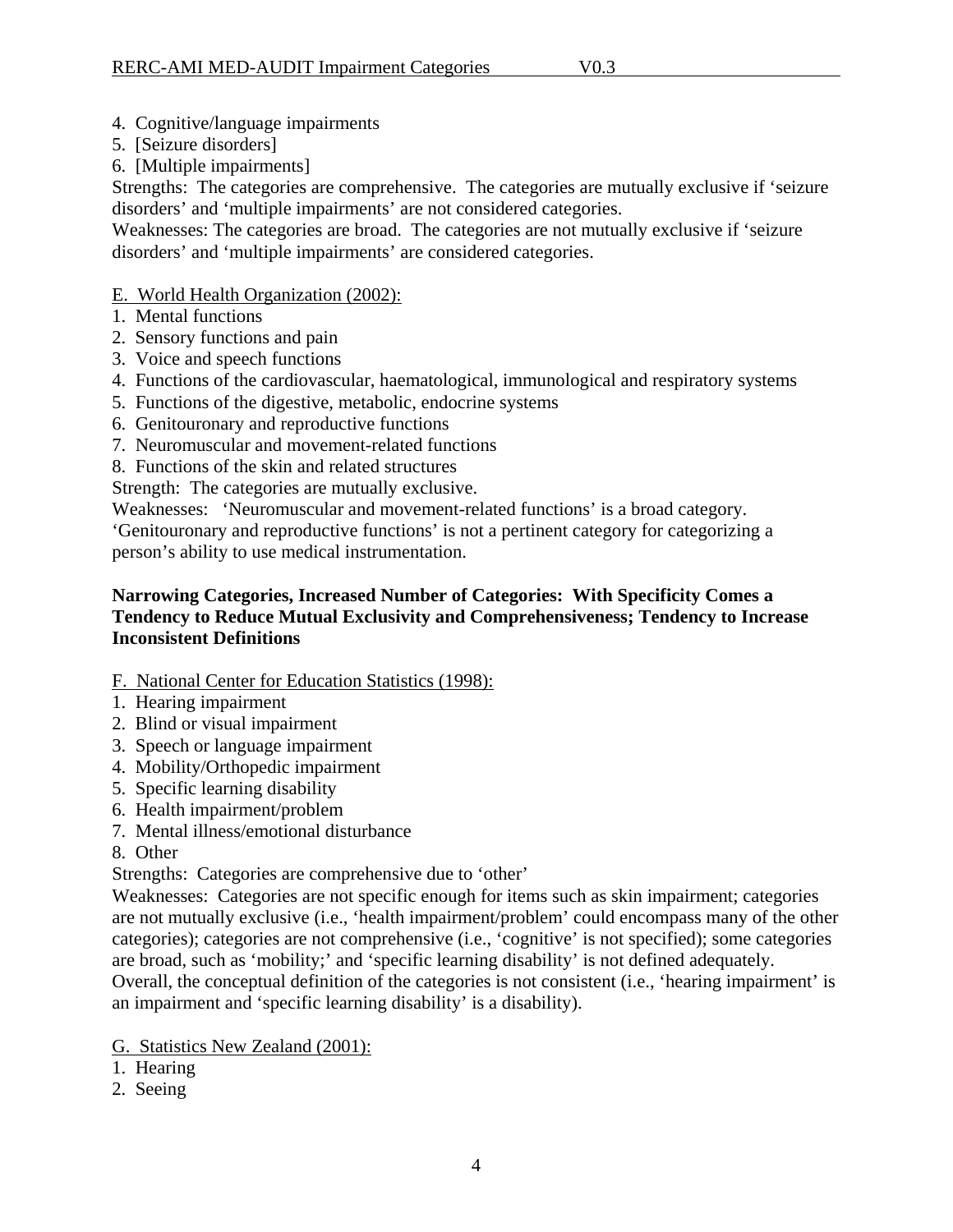- <span id="page-6-0"></span>3. Mobility
- 4. Agility
- 5. Speaking
- 6. Intellectual
- 7. Psychiatric/Psychological
- 8. Other
- Strength: Categories are comprehensive due to 'other.'

Weaknesses: Categories are not mutually exclusive (i.e., 'mobility' and 'agility' are often the same impairment; and categories are broad, (e.g., 'mobility' and 'other').

H. Santa Clara Medical Center (1999):

Arousability, Awareness, & Responsivity

- 1. Eye opening
- 2. Communication ability
- 3. Motor response

Cognitive Ability for Self Care Activities

- 4. Feeding
- 5. Toileting
- 6. Grooming

Dependence on Others

7. Level of functioning

Psychosocial Adaptability

8. Employability

Weaknesses: Categories are not mutually exclusive; categorizes impairments and activities of daily living which have different conceptual definitions; and categories are not comprehensive (i.e., skin impairment does not have a category).

### I. Kurtzke Expanded Disability Status Scale [EDSS] (2002):

- 1. Pyramidal
- 2. Cerebellar
- 3. Brainstem
- 4. Sensory
- 5. Bowel and bladder
- 6. Visual
- 7. Cerebral
- 8. Other

(The above functional systems are further classified according to level of disability, normal to death)

Strength: Categories are comprehensive due to 'other.'

Weaknesses: Categories are broad; and categories have inconsistent conceptual definitions (i.e., 'brainstem' is anatomical feature and 'sensory' is a function or limitation).

J. Jahnsen, R., Villien, L., Egeland, T., Stanghelle, J., & Holm, I. (2004):

- Type of condition:
- 1. Hemiplegia
- 2. Diplegia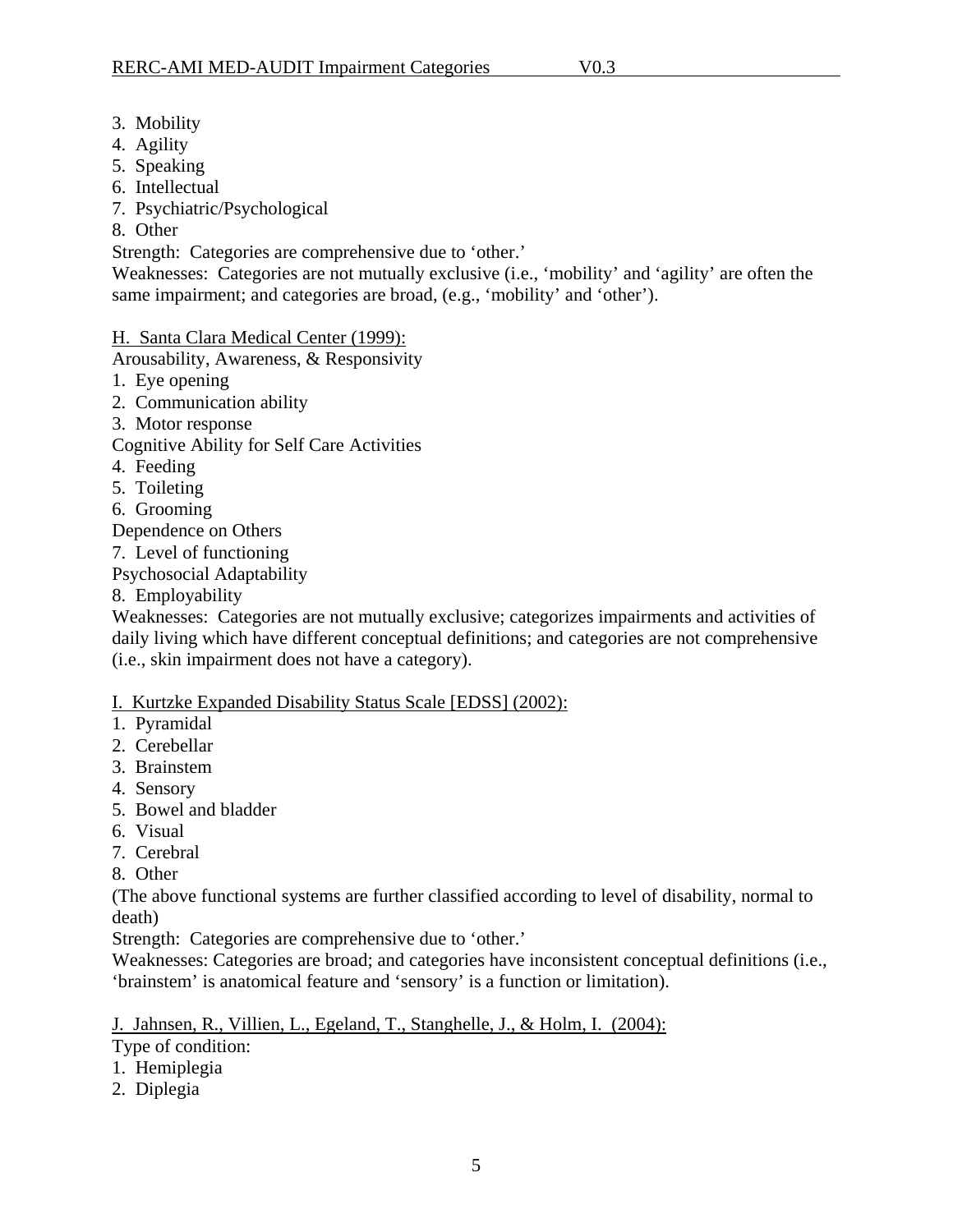- <span id="page-7-0"></span>3. Quadriplegia
- 4. Dyskinesia
- 5. Unknown
- Cross-tabulated by characteristics:
- 6. Walking without support (various distances)
- 7. No support inside support outside
- 8. Walking with support total (various distances)
- 9. Not walking total (when stopped/never started)
- 10. Use of wheelchair (degree of use)

Weaknesses: Categories are not mutually exclusive; categories have different conceptual definitions (cross-tabulation uses two different conceptual types of variables); and categories are not comprehensive (i.e., skin impairment does not have a category).

- K. E & D Functional Classification (1998):
- 1. Skeletal Motion of lower limbs
- 2. Skeletal Motion of upper limbs
- 3. Skeletal Motion of upper body
- 4. Skeletal Anthropometrics
- 5. Skeletal Coordination and dexterity
- 6. Skeletal Force
- 7. Visceral
- 8. Vision
- 9. Hearing
- 10. Language and speech Communication
- 11. Intellectual/Psychological Cognitive
- Strength: Categories are mutually exclusive.

Weaknesses: Categories are not comprehensive (i.e., skin impairment does not have a category); and categories have different conceptual definitions (i.e., 'Anthropometrics' is the study of body measurement and 'motion of upper body' is a physical ability).

L. Allen, S., Rainwater, A., Newbold, A., Deacon, N., & Slatter, K. (2004) [2 groups of variables selected from many employment-related variables]:

From one group:

- 1. Current symptoms
- 2. Aggravating/relieving factors
- 3. Pain level
- 4. Location of pain
- From a different group:
- 5. Job analysis/Demands
- 6. Range of motion
- 7. Lifting capacity
- 8. Static tolerances
- 9. Grip strength
- 10. Fine motor skills
- 11. 20 job demands (listed by U.S. Dept. of Labor)

Strength: Categories are specific.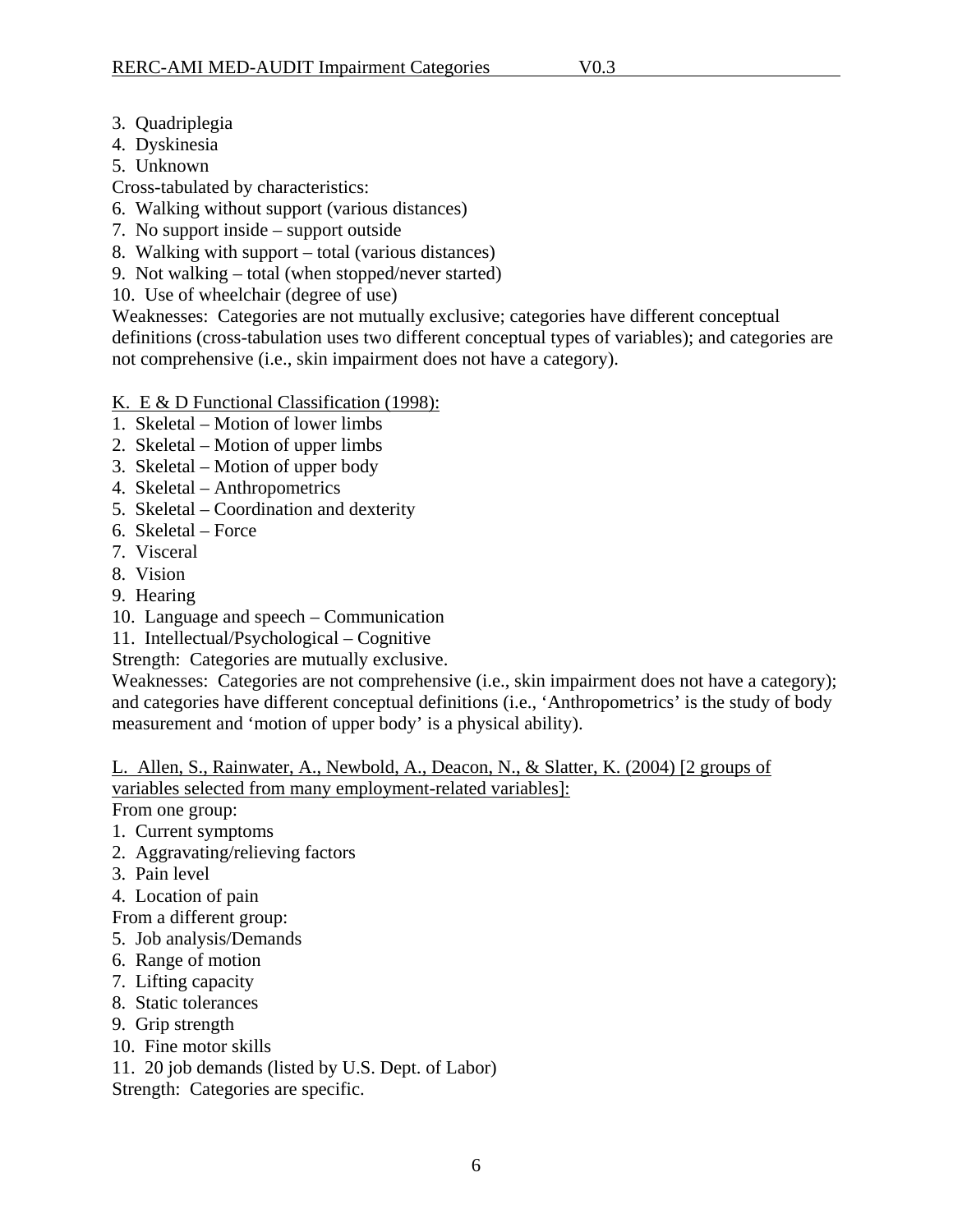<span id="page-8-0"></span>Weaknesses: Categories have a strong focus on employment-related functions; categories are not comprehensive; not mutually exclusive (i.e., pain is often an aggravating factor for other categories); and categories have inconsistent conceptual definitions (i.e., 'pain level' is a symptom and 'fine motor skills' is a function or ability).

### M. Mirowsky, J. (1995):

- 1. Seeing
- 2. Hearing
- 3. Walking
- 4. Lifting
- 5. Climbing
- 6. Grasping
- 7. Manipulating
- 8. Perceptual speed
- 9. Motor speed
- 10. Mental processing speed
- 11. Metabolism
- 12. Lung capacity
- 13. Bone density

Weaknesses: Categories are not comprehensive (i.e., skin impairment does not have a category); and categories have inconsistent conceptual meanings (i.e., 'walking' is a physical function and 'bone density' is an anatomical characteristic).

#### N. Social Security Administration (2004):

- 1. Musculoskeletal system
- 2. Cardiovascular system
- 3. Hemic and lymphatic system
- 4. Multiple body systems
- 5. Neoplastic diseases malignant
- 6. Special senses and speech
- 7. Digestive system
- 8. Skin disorders
- 9. Neurological
- 10. Immune system
- 11. Respiratory system
- 12. Genito-Urinary system
- 13. Endocrine system
- 14. Mental disorders

Weaknesses: Categories include impairments, body systems, and disorders which are different conceptual definitions; and, categories are not mutually exclusive (i.e., 'Multiple body systems' encompasses the other categories).

O. Baldwin, M. & Johnson, W. (2000)<sup>[3](#page-8-1)</sup>:

- 1. Difficulty seeing
- 2. Cannot see

 $\overline{a}$ 

<span id="page-8-1"></span><sup>&</sup>lt;sup>3</sup> Functional limitations (binary)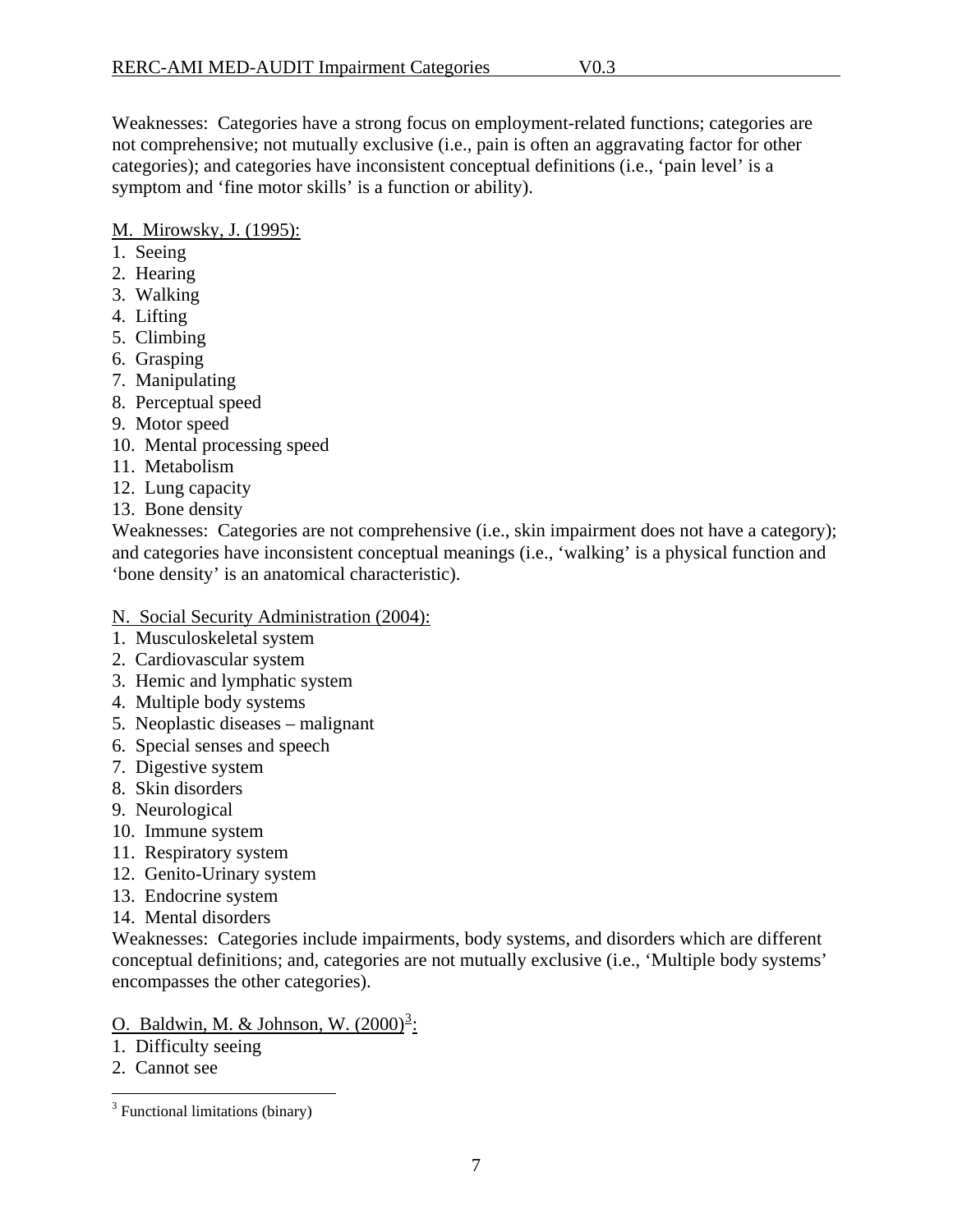- <span id="page-9-0"></span>3. Difficulty hearing
- 4. Cannot hear
- 5. Difficulty speaking
- 6. Difficulty lifting
- 7. Cannot lift
- 8. Difficulty climbing
- 9. Cannot climb
- 10. Difficulty walking
- 11. Cannot walk
- 12. Difficulty with phone
- 13. Difficulty getting around
- 14. Difficulty getting in/out [of] bed
- 15. Cannot get in/out of bed
- 16. Difficulty bathing
- 17. Difficulty with personal care
- 18. Cannot personal care
- 19. Difficulty with money
- 20. Difficulty with meals
- 21. Difficulty with housework

Weaknesses: Categories are functional limitations and activities of daily living, not impairments, therefore, they are not mutually exclusive (i.e., 'difficulty getting around' and 'difficulty walking' are often the same impairment); and categories are not comprehensive (i.e., skin impairment does not have a category)

#### P. Bureau of the Census, 1992 (Baldwin, M. & Johnson, W., 2000):

Impairments that are less visible or subject to less prejudice

- 1. Back or spine problems
- 2. Broken bone/fracture
- 3. Head or spinal cord injury
- 4. Hernia or rupture
- 5. High blood pressure
- 6. Kidney stones or chronic kidney trouble
- 7. Stiffness or deformity of the foot, leg, arm, or hand
- 8. Thyroid trouble or goiter
- 9. Tumor, cyst, or growth
- 10. Learning disability
- 11. Stomach trouble
- 12. Lung or respiratory trouble
- 13. Diabetes
- 14. Heart trouble
- 15. Arthritis or rheumatism

Impairments that are visible and subject to more prejudice

- 16. Missing legs, feet, arms, hands, or fingers
- 17. Cancer
- 18. Speech disorder
- 19. Blindness or vision problems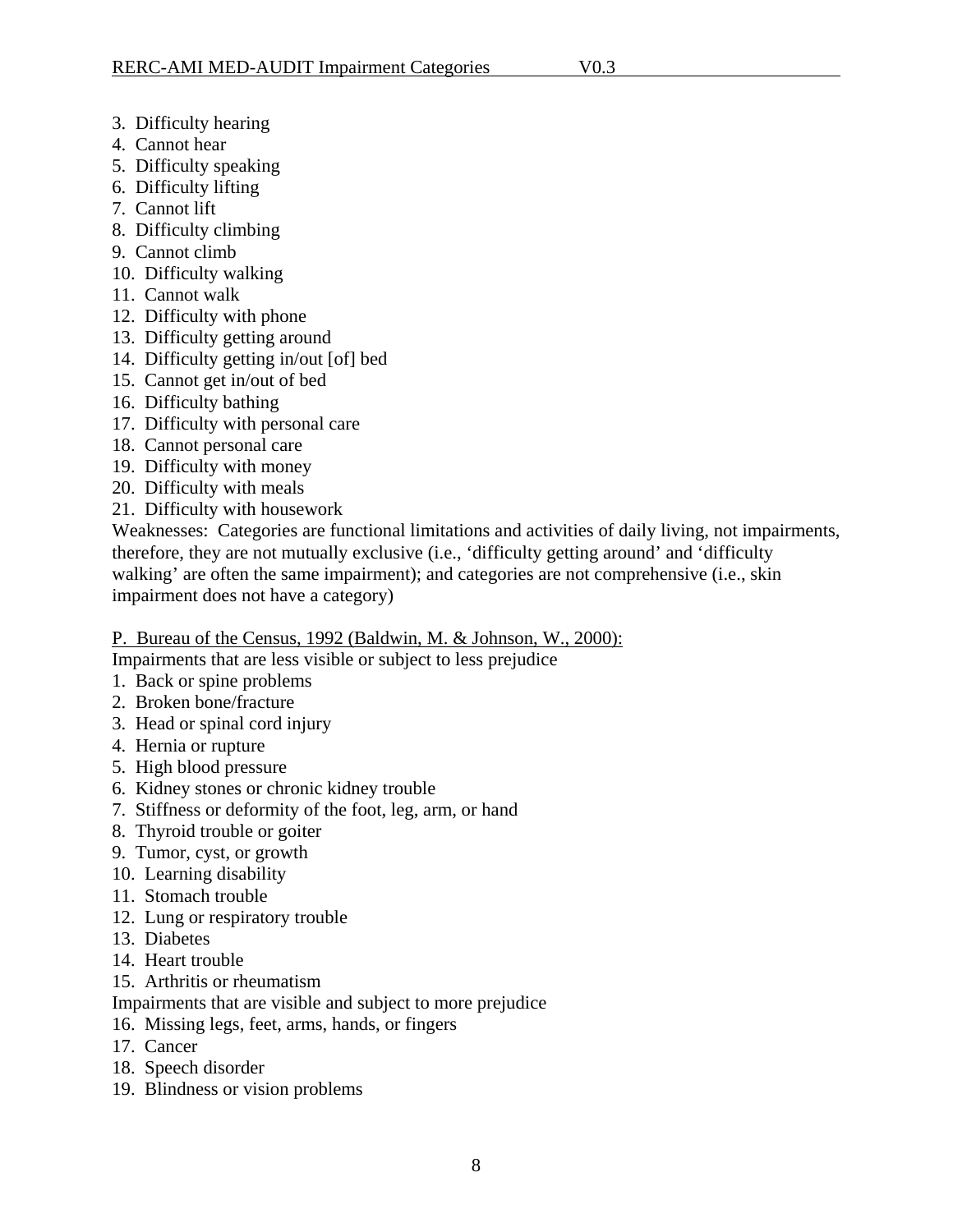- <span id="page-10-0"></span>20. Deafness or serious trouble hearing
- 21. Stroke
- 22. Epilepsy
- 23. Paralysis of any kind
- 24. Cerebral palsy
- 25. Alcohol or drug problem
- 26. Mental or emotional problem
- 27. Mental retardation
- 28. AIDS

Weaknesses: Categorizes physical impairments, illnesses, and disorders which have different conceptual definitions and are therefore not mutually exclusive (i.e., 'stiffness' is a symptom of 'Arthritis').

# **Discussion**

The need for the RERC-AMI MED-AUDIT impairment category measurement parameters (consistent conceptual definition, mutually exclusive, comprehensive) is demonstrated in the review of the preceding examples of impairment-related categorization schemes. In addition, the number of categories is of importance as the number of categories must be high enough to be comprehensive and as specific as possible, while being low enough to make mapping the physical limitations to tasks and medical instrumentation feasible.

The variety of contexts in which the examples of existing impairment-related categorization schemes were formed restricts clear and consistent conceptual definitions of impairment categories. The impairment schemes do not appear to be empirically-derived measurement tools. They were expert-derived and developed as resource instruments, lists directed to specific areas of research (e.g., employment), and special interests, among others.

The RERC-AMI MED-AUDIT process of developing an impairment categorization scheme is statistically and methodologically valid and reliable. Beginning with the measurement parameters discussed in the foregoing, supported by the reviewed literature, RERC-AMI plans to develop the impairment categorization scheme utilizing both an empirical and expert approach.

The RERC-AMI MED-AUDIT impairment categorization scheme will be subjected to a diagnostic challenge, consisting of categorizing impairments found by experts to be common to various conditions and disabilities. This step will validate the comprehensiveness of the scheme. Inter-rater reliability will be tested by groups of users to establish the reliability of the MED-AUDIT impairment scheme.

# **Results**

Development of a RERC-AMI MED-AUDIT impairment scheme is a continuing process. Based on the reviewed literature, expert input, and the MED-AUDIT working group, the following is a preliminary list of impairment categories.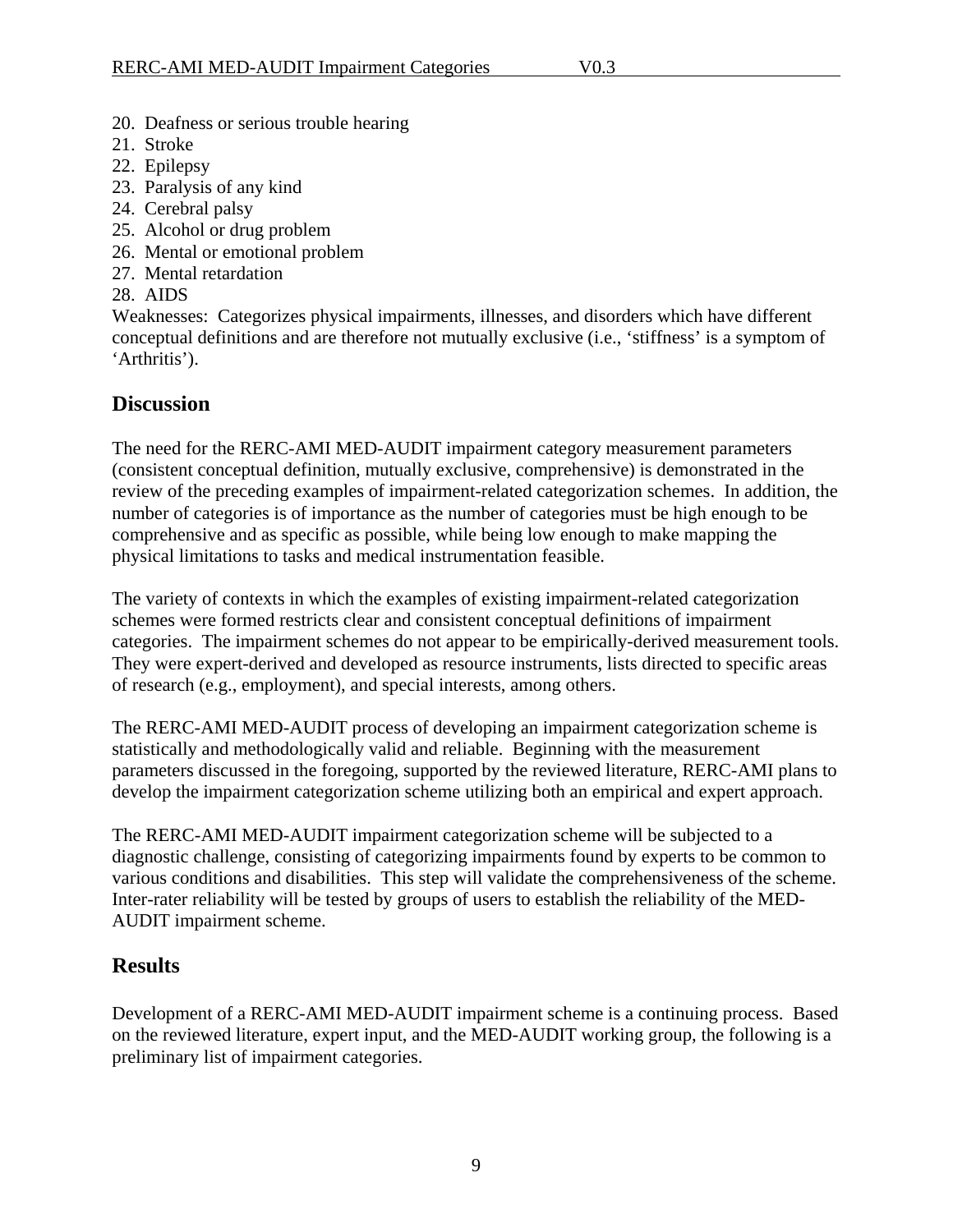#### 1. Auditory sensory impairment

- 1. a. Hard of hearing
- 1. b. Deaf
- 2. Vision sensory impairment
	- 2. a. Low vision
	- 2. b. Blind
- 3. Speech impairment: Motor
- 4. Intellectual (cognitive)
	- 4. a. Language
		- \*4. a. 1) Expression
		- \*4. a. 2) Comprehension
	- \*4. b. Comprehension: Social/environmental
	- \*4. c. Reasoning
	- 4. d. Memory
		- \*4. d. 1) Short-term
		- $*4. d. 2) Long-term$
- 5. Skin and connective tissue impairment
	- \*5. a. Integrity
	- 5. b. Hypersensitivity
	- 5. c. Lack of sensitivity
- 6. Other sensory impairment (olfactory, gustatory, chemical, etc.)
- 7. Mental and behavioral impairment (e.g., mental illness)
- 8. Lower limb impairment
	- 8. a. Paralysis
	- 8. b. Tremor/spasticity
	- \*8. c. Contracture
	- 8. d. Pain
	- 8. e. Weakness
		- 8. e. 1) Muscle
		- 8. e. 2) Bone
	- \*8. f. Proprioception
	- 8. g. Missing limb or missing part of limb
	- \*8. h. Coordination
	- \*8. i. Balance
- 9. Upper limb impairment
	- 9. a. Paralysis
	- 9. b. Tremor/spasticity
	- \*9. c. Contracture
	- 9. d. Pain
	- 9. e. Weakness
		- 9. e. 1) Muscle
		- 9. e. 2) Bone
	- \*9. f. Proprioception
	- 9. g. Missing limb or missing part of limb
	- \*9. h. Coordination
	- \*9. i. Balance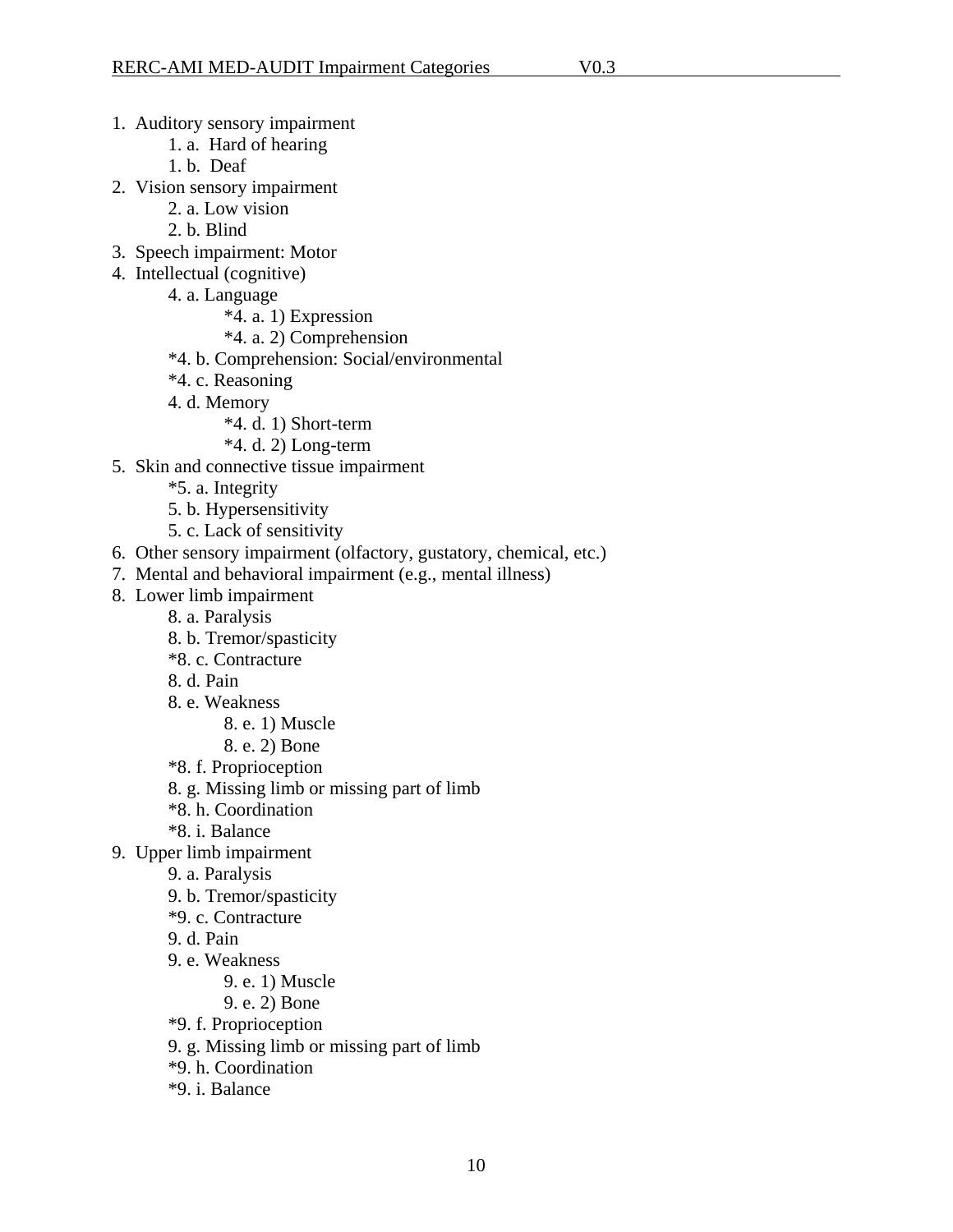<span id="page-12-0"></span>10. Head, neck, and trunk 10. a. Paralysis 10. b. Tremor/spasticity \*10. c. Contracture 10. d. Pain 10. e. Weakness 10. e. 1) Muscle 10. e. 2) Bone \*10. f. Proprioception \*10. g. Balance 11. Overall body \*11. a. Endurance/fatigue 11. b. Weakness 11. b. 1) Muscle 11. b. 2) Bone 11. c. Respiratory \*11. d. Balance \*11. e. Spatial Perception

Categories that are preceded by an asterisk "\*" were added by the RERC-AMI MED-AUDIT team and are considered important impairment categories when considering the usability of medical instrumentation. The remaining categories are adapted from the reviewed literature and tailored to the MED-AUDIT purpose. This categorization scheme attempts to meet the measurement parameters discussed previously (consistent definition, mutually exclusive, and comprehensive).

## **References**

- Allen, S., Rainwater, A., Newbold, A., Deacon, N., & Slatter, K. (2004). Functional capacity evaluation reports for clients with personal injury claims: A content analysis. *Occupational Therapy International, 11,* 82-95. Retrieved on November 19, 2004 from the EBSCO Host database.
- Baldwin, M. & Johnson, W. (2000). Labor market discrimination against men with disabilities in the year of the ADA. *Southern Economic Journal, 66*, 548-566. Retrieved on November 23, 2004 from the JSTOR database.
- Barbotte, E., Guillemin, F., Chau, N., & the Lorhandicap Group (2001). Prevalence of impairments, disabilities, handicaps and quality of life in the general population: A review of recent literature. *Bulletin of the World Health Organization, 79,* 1047-1055. Retrieved on January 1, 2005 from [http://www.ncbi.nlm.nih.gov/entrez/query.fcgi?cmd=Retrieve&db=PubMed&list\\_uids=1](http://www.ncbi.nlm.nih.gov/entrez/query.fcgi?cmd=Retrieve&db=PubMed&list_uids=11428067&dopt=Abstract) [1428067&dopt=Abstract](http://www.ncbi.nlm.nih.gov/entrez/query.fcgi?cmd=Retrieve&db=PubMed&list_uids=11428067&dopt=Abstract)
- Center for Rehabilitation Technology (2001). Barrier Free Education Concepts Disability Definitions. Retrieved on November 4, 2004, from [http://barrier](http://barrier-free.arch.gatech.edu/Research/concepts.html)[free.arch.gatech.edu/Research/concepts.html](http://barrier-free.arch.gatech.edu/Research/concepts.html)
- *E & D Functional Classification* (1998). Telscan Consortium. Retrieved on November 4, 2004 from